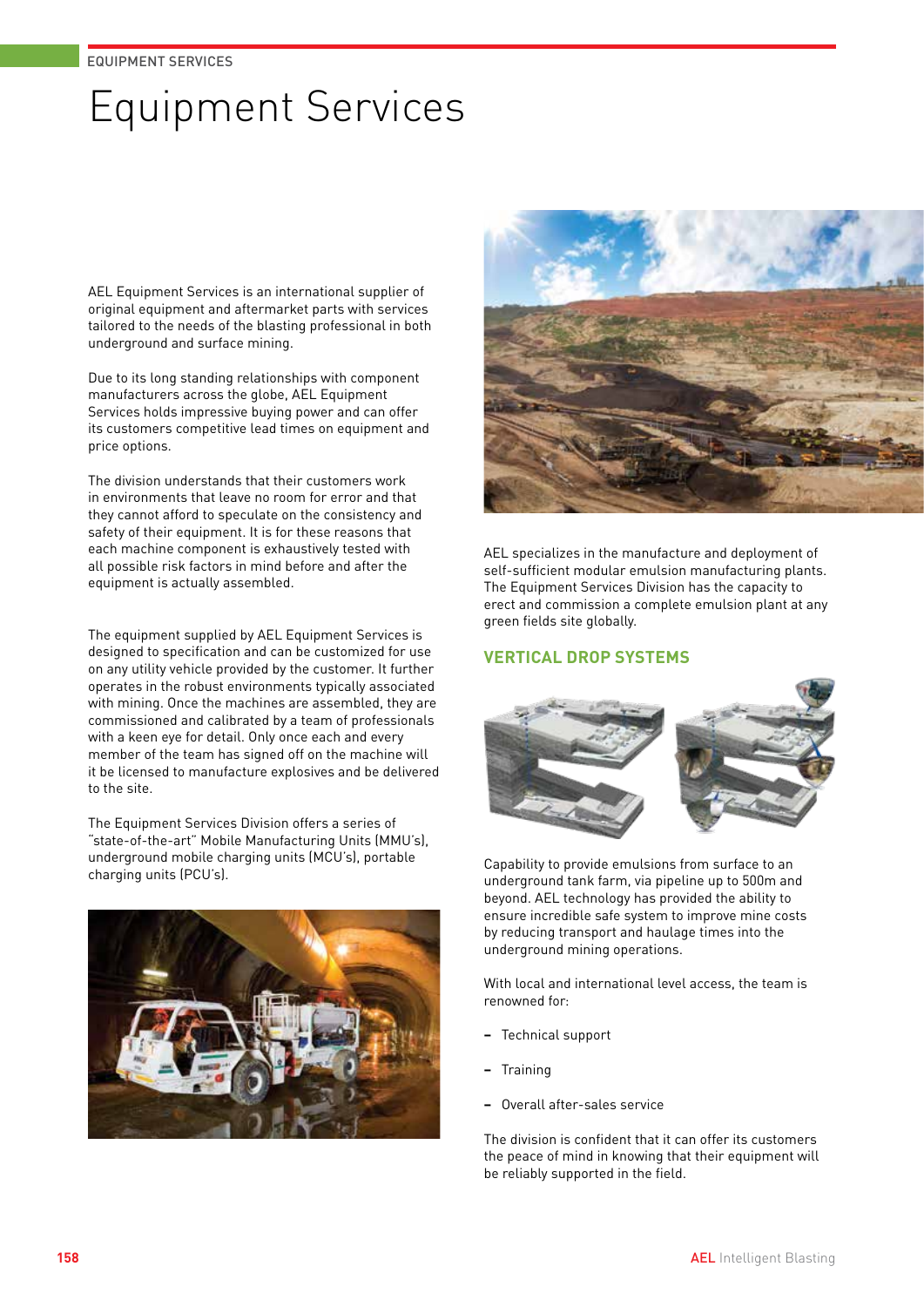# Modular Emulsion Plants

### PRODUCT DESCRIPTION

The Modular Emulsion Manufacturing Plant consists of the process equipment to mix and emulsify the different products used. The modular concept was adopted to place plants relatively quickly and easily where it's needed. Plant size, raw material storage and operational facilities are directly dependent on the customer's needs. This can be built on a comparatively small footprint.

### APPLICATION

Used in Opencast and underground mining operations with a requirement for bulk emulsions.

### **BENEFITS**

- − Proven reliability
- Integrated control systems, which guarantee constant delivery of requested product quality and quantity
- The Emulsion plants can be configured to produce any of the bulk emulsion derivatives specific to AEL
- − All plants are modular and are built into 20' and 40' shipping containers for ease of transport and erection
- − Low Maintenance costs
- − User friendly touch screen operator HMI

### FEATURES

- **−** Pump protection-guarding against dead-heading and dry-running scenarios
- **−** Strainers on the bin to prevent ingress of foreign objects
- − Siemens PLC control

### SAFETY HANDLING

- **−** Independent electronic pump protection system monitoring and controlling operating pressures and temperatures on critical pumps
- **−** Mechanical pump protection devices installed on all critical pumps
- **−** Bursting discs are fitted to emulsion pumps
- **−** Emergency stops are situated at critical locations throughout the plant
- **−** Thermal oil Heating Units used for heat generation ( system is open to atmosphere)

|                                                | <b>TECHNICAL SPECIFICATIONS</b> |  |
|------------------------------------------------|---------------------------------|--|
| <b>MODULAR EMULSION PLANTS</b>                 |                                 |  |
| <b>DESCRIPTION</b>                             | <b>DETAILS</b>                  |  |
| <b>Plant Capacities</b>                        |                                 |  |
| <b>Production Capacity per</b><br>8 hour shift | 10 t, 20 t, 60 t                |  |
| <b>Pumping Rates</b>                           |                                 |  |
| <b>Production Pumping</b><br>Rates             | 180 to 300 kg/min               |  |
| <b>Emulsion Storage</b>                        |                                 |  |
| 20' ISO-Tainers                                | 28 t                            |  |
| <b>Vertical Silos</b>                          | 28 t, 40 t and 80 t             |  |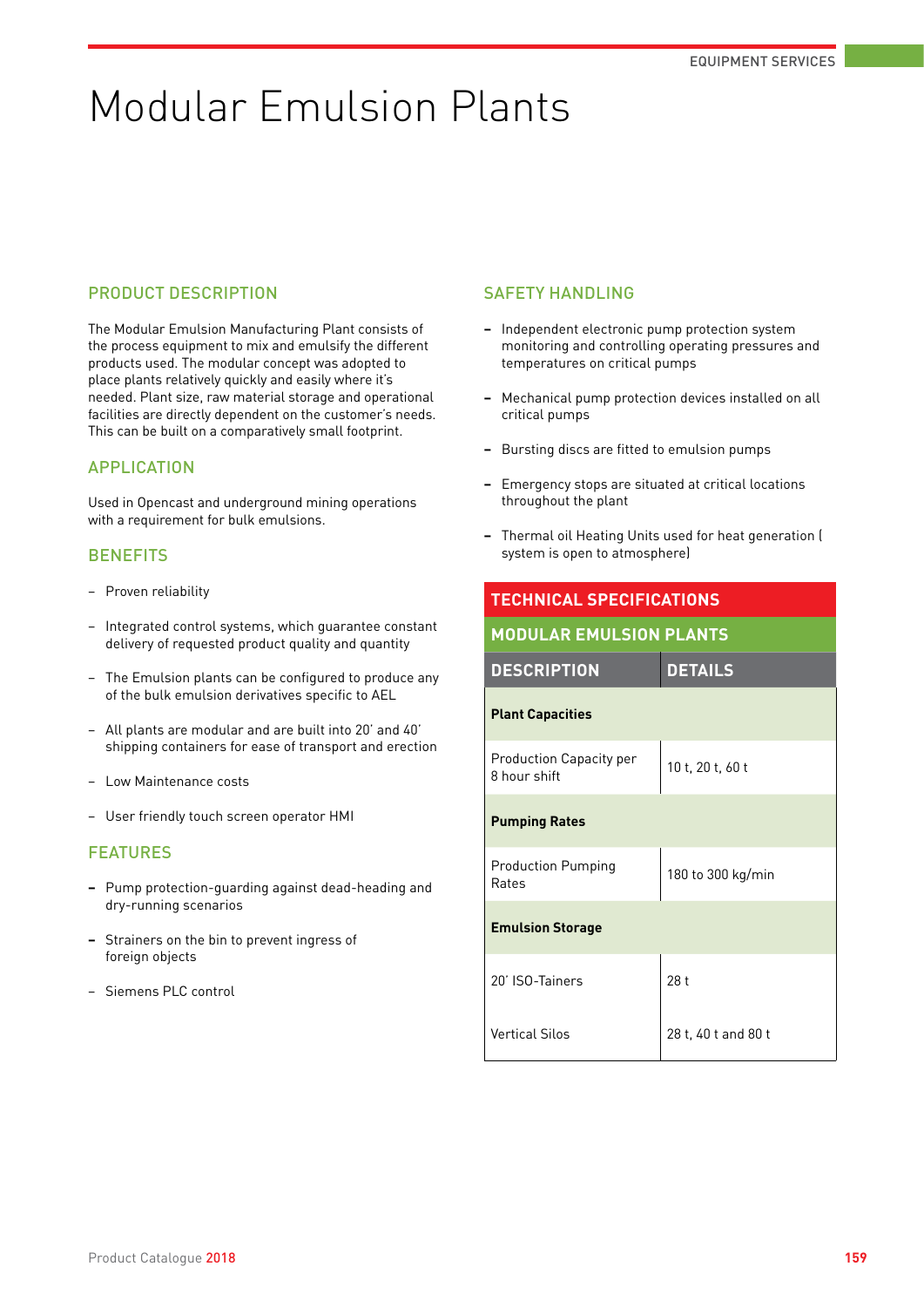# E Series MPU E20T



### PRODUCT DESCRIPTION

A blend MPU capable of pumping or augering the full series of AEL's bulk explosive products. The bin is designed to ADR specifications with four compartments, which allow for better weight distribution. This process can be mounted on any available prime mover although we've standardised on MAN, ASTRA and SCANIA. This MPU complies with the Road traffic Act, Explosive Act and Chassis Manufacture Specifications in South Africa.

### APPLICATION

Used for charging bulk emulsion in surface mining operations by pumping or augering.

### **BENEFITS**

- **−** Proven on-bench reliability
- **−** Integrated control systems, which guarantee constant delivery of requested product quality and quantity
- **−** A series of products can be applied on one bench depending on conditions
- **−** Varying pumping and auguring rates to suit bench hole diameters and conditions
- **−** Minimal on-bench product spills during start-up/ shut-down operations

### FEATURES

- **−** Pump protection-guarding against dead-heading and dry-running scenarios
- **−** Strainers on the bin to prevent ingress of foreign objects
- **−** Closed loop hydraulic control system guarantees product quality
- **−** In-cab touch-screen user interface
- **−** Suitable chassis with all standard safety devices selected for rugged on-bench conditions

### **SAFFTY HANDLING**

- **−** Independent electronic pump protection system monitoring and controlling operating pressures and temperatures on critical pumps
- **−** Bursting discs on Product and Emulsion pump
- **−** Hand rails on all sides of the bin- prevent personnel from falling
- **−** Reverse buzzer
- **−** Four Emergency E-stops around the MPU
- **−** Inspection hoods fitted on all auger couplings
- **−** Electronic pressure switches to monitor pressure in the pipes
- **−** Temperature probes to monitor product and hydraulic oil temperature

### **TECHNICAL SPECIFICATIONS**

| <b>E SERIES MPU E20T</b>     |                                   |  |
|------------------------------|-----------------------------------|--|
| <b>DESCRIPTION</b>           | <b>DETAILS</b>                    |  |
| <b>MMU Capacities</b>        |                                   |  |
| <b>Emulsion Bin Capacity</b> | 13t                               |  |
| <b>Prill Bin Capacity</b>    | 7 t                               |  |
| <b>Pumping Rates</b>         |                                   |  |
| <b>Product Pumping Rates</b> | 250/500 kg/min                    |  |
| <b>Product Augering Rate</b> | 750 kg/min                        |  |
| Dope                         | Yes                               |  |
| Blend                        | Yes                               |  |
| <b>Chassis/Prime Mover</b>   |                                   |  |
| Standard                     | MAN 8X4, 8x8                      |  |
| Other                        | SCANIA 8X4, 8x8<br>ASTRA 8X4, 8x8 |  |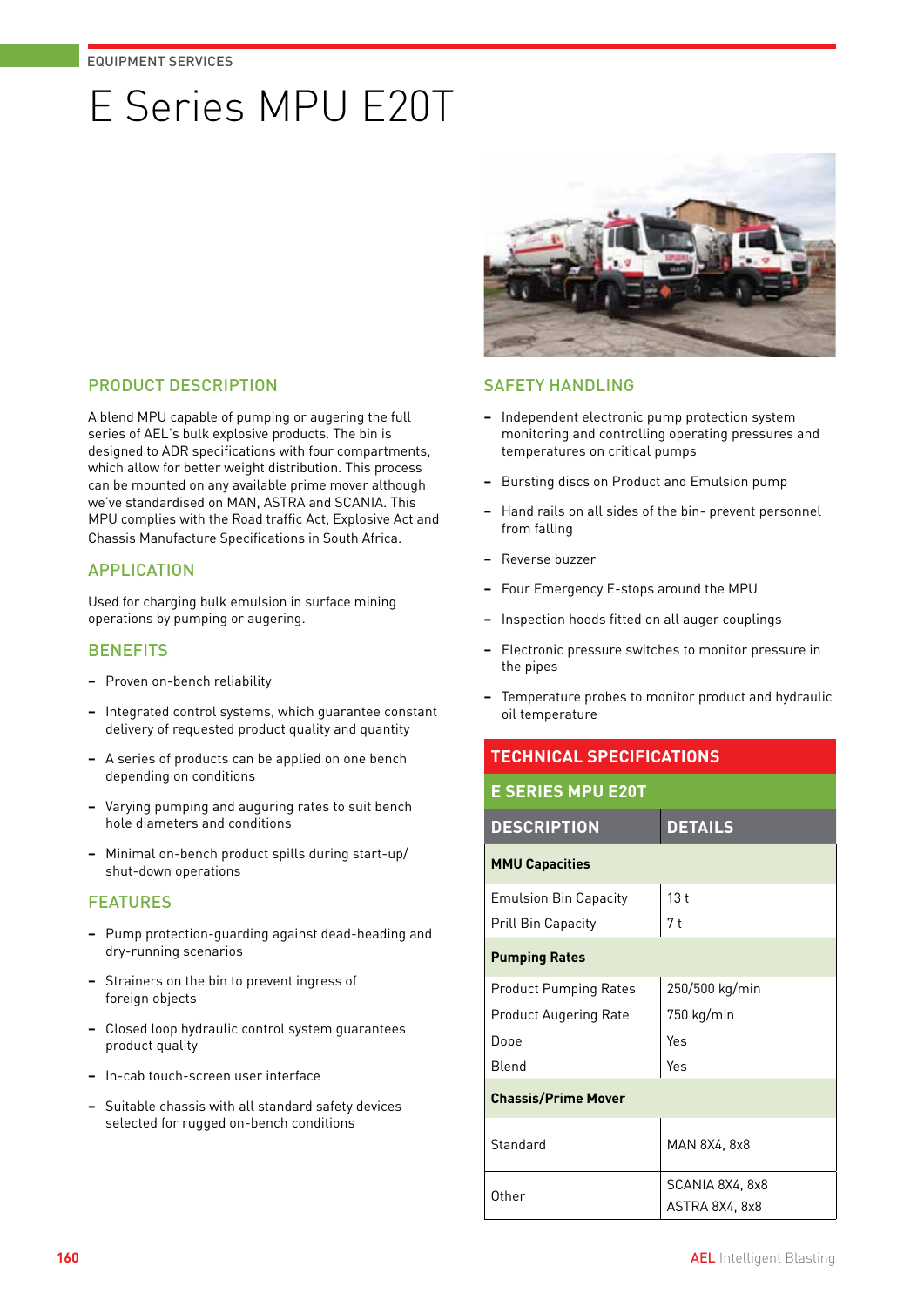# E Series MPU E16T

### PRODUCT DESCRIPTION

A blend MPU capable of pumping or augering the full series of AEL's bulk explosive products. This is a smaller version of a E20T MPU enabling access to areas in which the larger vehicle may not be able to access. The bin is designed to ADR specifications with four compartments which allow for better weight distribution. This process can be mounted on any available prime mover although we've standardized on MAN, ASTRA and SCANIA. This MPU complies with the Road traffic Act, Explosive Act and Chassis Manufacture Specifications in South Africa.

### APPLICATION

Used for charging bulk emulsion in surface mining operations by pumping and angering.

### **BENEFITS**

- **−** Proven on-bench reliability
- **−** Integrated control systems, which guarantee constant delivery of requested product quality and quantity
- **−** A series of products can be applied on one bench depending on conditions
- **−** Varying pumping and auguring rates to suit bench hole diameters and conditions
- **−** Minimal on-bench product spills during start-up/ shut-down operations

#### **FFATURES**

- **−** Pump protection-guarding against dead-heading and dry-running scenarios
- **−** Strainers on the bin to prevent ingress of foreign objects
- **−** Closed loop hydraulic control system guarantees product quality
- **−** In-cab touch-screen user interface
- **−** Suitable chassis with all standard safety devices selected for rugged on-bench conditions



### SAFE HANDLING AND OPERATION

- **−** Independent electronic pump protection system monitoring and controlling operating pressures and temperatures on critical pumps
- **−** Bursting discs on Product and Emulsion pump
- **−** Hand rails on all sides of the bin-prevent personnel from falling
- **−** Reverse buzzer
- **−** Four Emergency E-stops around the MPU
- **−** Inspection hoods fitted on all auger couplings
- **−** Electronic pressure switches to monitor pressure in the pipes.
- **−** Temperature probes to monitor product and hydraulic oil temperature.

| <b>TECHNICAL SPECIFICATIONS</b> |                         |  |
|---------------------------------|-------------------------|--|
| <b>E SERIES MPU E16T</b>        |                         |  |
| <b>DESCRIPTION</b>              | <b>DETAILS</b>          |  |
| <b>MMU Capacities</b>           |                         |  |
| <b>Emulsion Bin Capacity</b>    | 10.4t                   |  |
| <b>Prill Bin Capacity</b>       | 5.5t                    |  |
| <b>Pumping Rates</b>            |                         |  |
| <b>Product Pumping Rates</b>    | 250/500 kg/min          |  |
| <b>Product Augering Rate</b>    | 750 kg/min              |  |
| Dope                            | Yes                     |  |
| Blend                           | Yes                     |  |
| <b>Chassis/Prime Mover</b>      |                         |  |
| Standard                        | <b>MAN 6X4</b>          |  |
| Other                           | SCANIA 6X4<br>ASTRA 6X4 |  |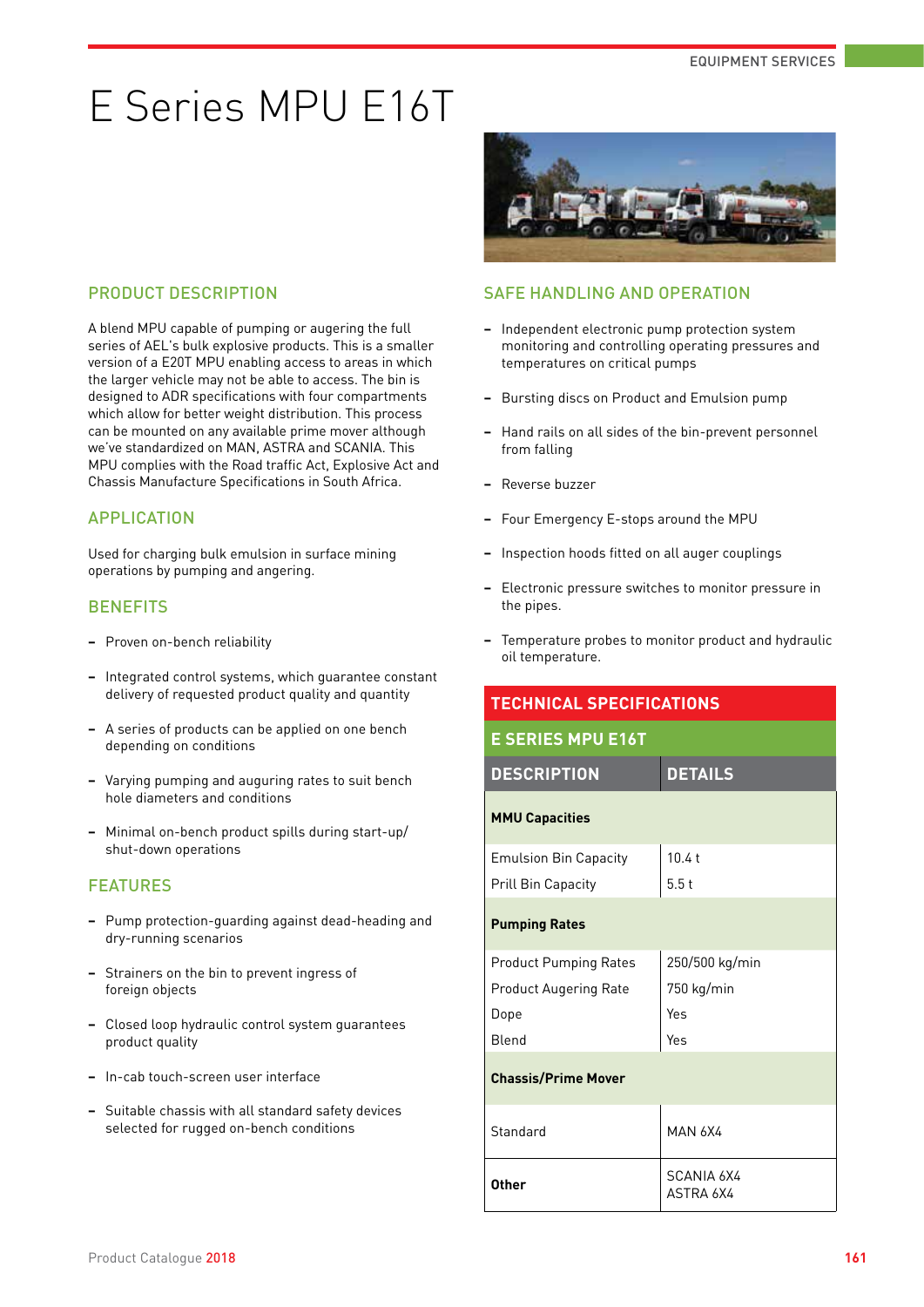## R Series MPU R10T



A Re-Pump MPU capable of pumping AEL's S100/S200 bulk explosives product. The bin is designed to ADR specifications. This process can be mounted on any available prime mover although we've standardized on MAN, ASTRA and SCANIA. This MPU is known for its capability to manoeuvre easily on small benches. This MPU complies with the Road traffic Act, Explosive Act and Chassis Manufacture Specifications in South Africa.

### APPLICATION

Used for charging bulk emulsion in surface mining operations by pumping.

### **BENEFITS**

- **−** Proven on-bench reliability
- **−** Integrated control systems, which guarantee constant delivery of requested product quality and quantity
- **−** Varying pumping rates to suit bench hole diameters and conditions
- **−** Minimal on-bench product spills during start-up/ shut-down operations
- **−** Easy to manoeuvre on bench

### FEATURES

- **−** Pump protection-guarding against dead-heading and dry-running scenarios
- **−** Strainers on the bin to prevent ingress of foreign objects
- **−** Closed loop hydraulic control system guarantees product quality
- **−** In-cab touch-screen user interface
- **−** Suitable chassis with all standard safety devices selected for rugged on-bench conditions

### SAFETY FEATURES

- **−** Independent electronic pump protection system monitoring and controlling operating pressures and temperatures on critical pumps
- **−** Mechanical pump protection devices installed on all critical pumps



### SAFE HANDLING AND OPERATION

- **−** Independent electronic pump protection system monitoring and controlling operating pressures and temperatures on critical pumps
- **−** Bursting discs on Product and Emulsion pump
- **−** Hand rails on all sides of the bin- prevent personnel from falling
- **−** Reverse buzzer
- **−** Four Emergency E-stops around the MPU
- **−** Electronic pressure switches to monitor pressure in the pipes
- **−** Temperature probes to monitor product and hydraulic oil temperature

| <b>TECHNICAL SPECIFICATIONS</b> |                                |  |
|---------------------------------|--------------------------------|--|
| <b>R SERIES MPU R10T</b>        |                                |  |
| <b>DESCRIPTION</b>              | <b>DETAILS</b>                 |  |
| <b>MMU Capacities</b>           |                                |  |
| <b>Emulsion Bin Capacity</b>    | 10 <sub>t</sub>                |  |
| Prill Bin Capacity              | N/A                            |  |
| <b>Pumping Rates</b>            |                                |  |
| <b>Product Pumping Rates</b>    | 80/140/200 kg/min              |  |
| <b>Product Augering Rate</b>    | N/A                            |  |
| Dope                            | No                             |  |
| Blend                           | No                             |  |
| <b>Chassis/Prime Mover</b>      |                                |  |
| Standard                        | <b>MAN 6X4</b>                 |  |
| Other                           | <b>SCANIA 6X4</b><br>ASTRA 6X4 |  |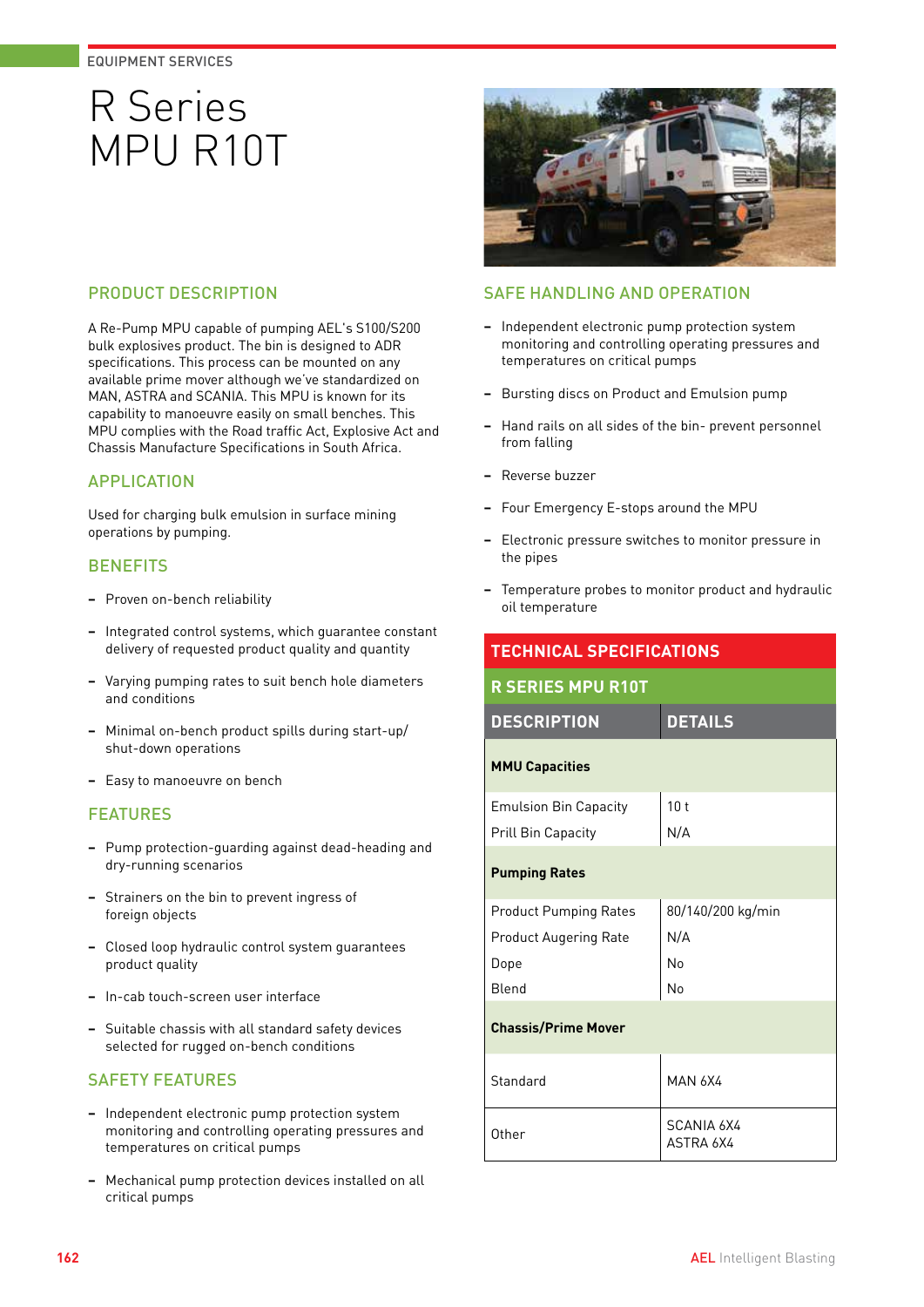# Mobile Charging Unit Jumbo 2T, 3T and 4T

### PRODUCT DESCRIPTION

All MCU's are designed to operate in the demanding environments encountered during normal mining operations.

Design parameters include all necessary safety control systems, as well as ease of operation, maintenance and reliability. Units are of modular design and are able to be mounted on all utility vehicles supplied or preferred by the customer.

### APPLICATION

**−** Used for underground Automated up-hole charging

### **BENEFITS**

- **−** Proven reliability in all charging applications
- **−** Integrated control systems, which guarantee constant delivery of requested product quality and quantity
- **−** Varying pumping rates to suit hole diameters and conditions
- **−** Low Maintenance

### FEATURES

- **−** Pump protection-guarding against dead-heading and dry-running scenarios
- **−** Strainers on the bin to prevent ingress of foreign objects
- **−** Closed loop hydraulic control system guarantees product quality
- **−** Variable densities
- **−** Auto flushing
- **−** Electronic data capturing

### SAFETY FEATURES

- **−** Independent electronic pump protection system monitoring and controlling operating pressures on critical pumps
- **−** Mechanical pump protection devices installed on all critical pumps



- **−** Emergency stops situated at critical locations
- **−** Up-hole charging from a safe distance via remote control pendent
- **−** Units have a meltable sight–glass on emulsion tank, which melts when exposed to excessive heat eliminating the dangers associated with confinement
- **−** Pressure Busting discs

### **TECHNICAL SPECIFICATIONS MOBILE CHARGING UNIT JUMBO 2T,**

| <b>3T AND 4T</b>                                                                                                                                                          |                                                                                |  |
|---------------------------------------------------------------------------------------------------------------------------------------------------------------------------|--------------------------------------------------------------------------------|--|
| <b>DESCRIPTION</b>                                                                                                                                                        | <b>DETAILS</b>                                                                 |  |
| <b>MCU Capacities</b>                                                                                                                                                     |                                                                                |  |
| <b>Emulsion Bin Capacity</b><br><b>Sensertiser Tank Capacity</b><br><b>Flushing Water</b><br><b>Tank Capacity</b><br>Hose Lube Tank Capacity<br><b>Pumping Flow Rates</b> | $2t.3t$ and $4t$<br>Up to 200 l<br>Up to 290 l<br>Up to 200 l<br>80-100 kg/min |  |
| <b>MCU Capabilities</b>                                                                                                                                                   |                                                                                |  |
| Boom Reach                                                                                                                                                                | 9 m horizontal and<br>11 m vertical                                            |  |
| Hose Reach                                                                                                                                                                | 30 m to 40 m<br>(depending on hole depth)                                      |  |
| Hose Length                                                                                                                                                               | 40 m                                                                           |  |
| <b>Additional Information</b>                                                                                                                                             |                                                                                |  |
| Driver                                                                                                                                                                    | <b>Hydraulic or Electric</b><br>Power Pack                                     |  |
| <b>UV Used</b>                                                                                                                                                            | AARD UV 80 lextended<br>rear for 4 t unit)                                     |  |
| Injector Mechanism                                                                                                                                                        | 360° and angle reach<br>adjustable                                             |  |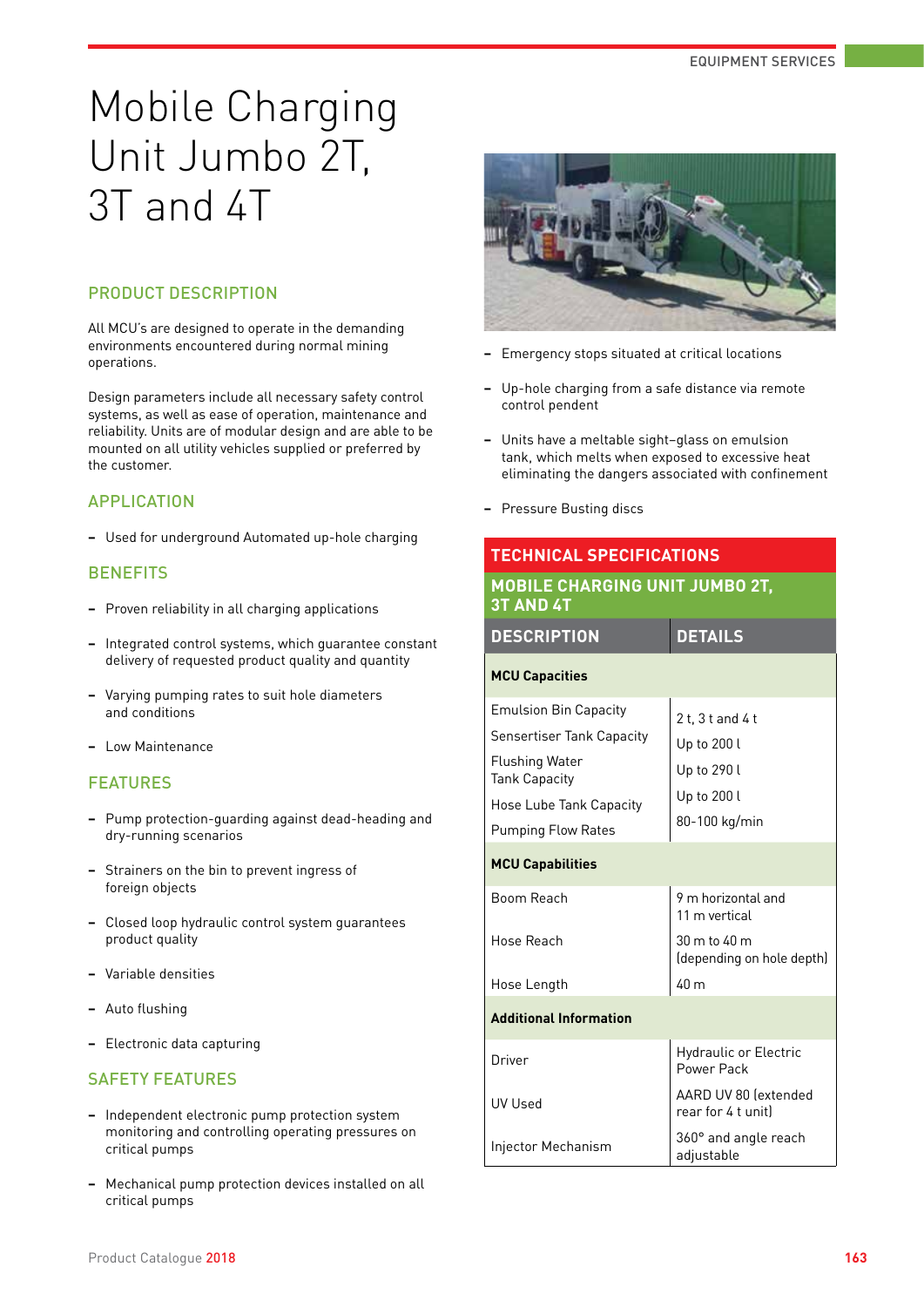# Mobile Charging Unit 0.75T to 4T

### PRODUCT DESCRIPTION

All MCU's are designed to operate in the demanding environments encountered during normal mining operations.

Design parameters include all necessary safety control systems, as well as ease of operation, maintenance and reliability. Units are of modular design and are able to be mounted on all utility vehicles supplied or preferred by the customer.

### APPLICATION

Used for underground development environments.

### **BENEFITS**

- **−** Proven reliability in all charging applications
- **−** Integrated control systems, which guarantee constant delivery of requested product quality and quantity
- **−** Varying pumping rates to suit hole diameters and conditions
- **−** Low Maintenance costs

### FEATURES

- **−** Pump protection-guarding against dead-heading and dry-running scenarios
- **−** Strainers on the bin to prevent ingress of foreign objects
- **−** Closed loop hydraulic control system guarantees product quality

- **−** Independent electronic pump protection system monitoring and controlling operating pressures on critical pumps
- **−** Mechanical pump protection devices installed on all critical pumps
- **−** Emergency stops situated on electrical panel
- **−** Units have a meltable sight-glass on emulsion tank, which melts when exposed to excessive heat eliminating the dangers associated with confinement
- **−** Pressure Busting discs



| <b>TECHNICAL SPECIFICATIONS</b>                                                                                                                                          |                                                                                                                                               |  |
|--------------------------------------------------------------------------------------------------------------------------------------------------------------------------|-----------------------------------------------------------------------------------------------------------------------------------------------|--|
| <b>MCU 0.75T TO 4T</b>                                                                                                                                                   |                                                                                                                                               |  |
| <b>DESCRIPTION</b>                                                                                                                                                       | <b>DETAILS</b>                                                                                                                                |  |
| <b>MCU Capacities</b>                                                                                                                                                    |                                                                                                                                               |  |
| <b>Emulsion Bin Capacity</b><br><b>Sensitiser Tank Capacity</b><br><b>Flushing Water</b><br><b>Tank Capacity</b><br>Hose Lube Tank Capacity<br><b>Pumping Flow Rates</b> | $0.75t - 4t$<br>Up to 112 l<br>Up to 90 l<br>Up to 112 l<br>40-50 kg/min                                                                      |  |
| <b>MCU Capabilities</b>                                                                                                                                                  |                                                                                                                                               |  |
| Boom Reach<br>Hose Reach<br>Hose Length                                                                                                                                  | N/A<br>15 <sub>m</sub><br>15 <sub>m</sub>                                                                                                     |  |
| <b>Additional Information</b>                                                                                                                                            |                                                                                                                                               |  |
| Driver                                                                                                                                                                   | Hydraulic or<br>Electric-hydraulic                                                                                                            |  |
| <b>UV Used</b>                                                                                                                                                           | AARD UV 42<br>AARD UV 80<br>AARD UV 100<br>AARD CHARGE MASTER<br><b>GETMAN</b><br><b>FERMEL</b><br>NORMET-Charmec<br><b>GHH-Mine Machines</b> |  |
| <b>Injector Mechanism</b>                                                                                                                                                | N/A                                                                                                                                           |  |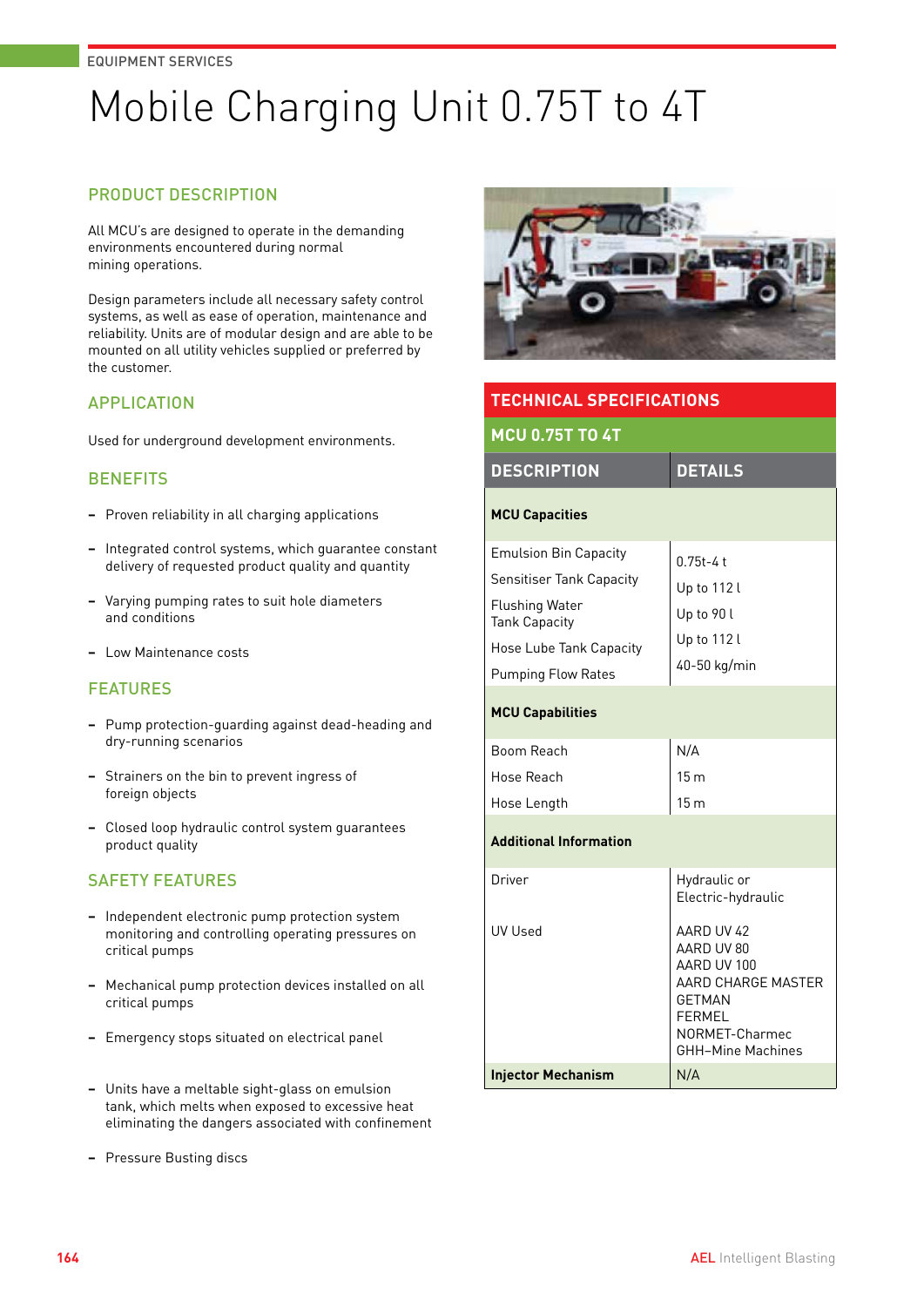## Mobile Charging Unit 0.9T Landcruiser Unit

### PRODUCT DESCRIPTION

All MCU's are designed to operate in the demanding environments encountered during normal mining operations.

Design parameters include all necessary safety control systems, as well as ease of operation, maintenance and reliability. Units are of modular design and are able to be mounted on all utility vehicles supplied or preferred by the customer.

#### APPLICATION

Underground Development and can be used for short upholes if piston pump is replaced with PC pump as well as small scale surface operations.

### **BENEFITS**

- **−** Proven reliability
- **−** Integrated control systems, which guarantee constant delivery of requested product quality and quantity
- **−** Varying pumping rates to suit hole diameters and conditions
- **−** Low maintenance costs
- **−** Can be used for underground and surface operations

#### **FEATURES**

- **−** Pump protection-guarding against dead-heading and dry-running scenarios
- **−** Strainers on the bin to prevent ingress of foreign objects
- **−** Closed loop hydraulic control system guarantees product quality

- **−** Independent electronic pump protection system monitoring and controlling operating pressures on critical pumps
- **−** Mechanical pump protection devices installed on all critical pumps
- **−** Emergency stops situated on Electrical panel
- **−** Units have a meltable sight –glass on emulsion tank, which melts when exposed to excessive heat eliminating the dangers associated with confinement



| <b>TECHNICAL SPECIFICATIONS</b>                                                                                                                                           |                                                             |  |
|---------------------------------------------------------------------------------------------------------------------------------------------------------------------------|-------------------------------------------------------------|--|
| <b>MCU 0.9T LANDCRUISER UNIT</b>                                                                                                                                          |                                                             |  |
| <b>DETAILS</b><br><b>DESCRIPTION</b>                                                                                                                                      |                                                             |  |
| <b>MCU Capacities</b>                                                                                                                                                     |                                                             |  |
| <b>Emulsion Bin Capacity</b><br><b>Sensertiser Tank Capacity</b><br><b>Flushing Water</b><br><b>Tank Capacity</b><br>Hose Lube Tank Capacity<br><b>Pumping Flow Rates</b> | 0.9 <sub>t</sub><br>451<br>45 I<br>45 l<br>30-40 kg/min     |  |
| <b>MCU Capabilities</b>                                                                                                                                                   |                                                             |  |
| Boom Reach<br>Hose Reach<br>Hose Length                                                                                                                                   | N/A<br>10m to 15m<br>(depending on hole depth)<br>$10-15 m$ |  |
| <b>Additional Information</b>                                                                                                                                             |                                                             |  |
| Driver                                                                                                                                                                    | Hydraulic from PTO on<br>Gearbox or electric from<br>Engine |  |
| <b>UV Used</b>                                                                                                                                                            | Fitted onto a Toyota<br>Landcruiser                         |  |
| Injector Mechanism                                                                                                                                                        | N/A                                                         |  |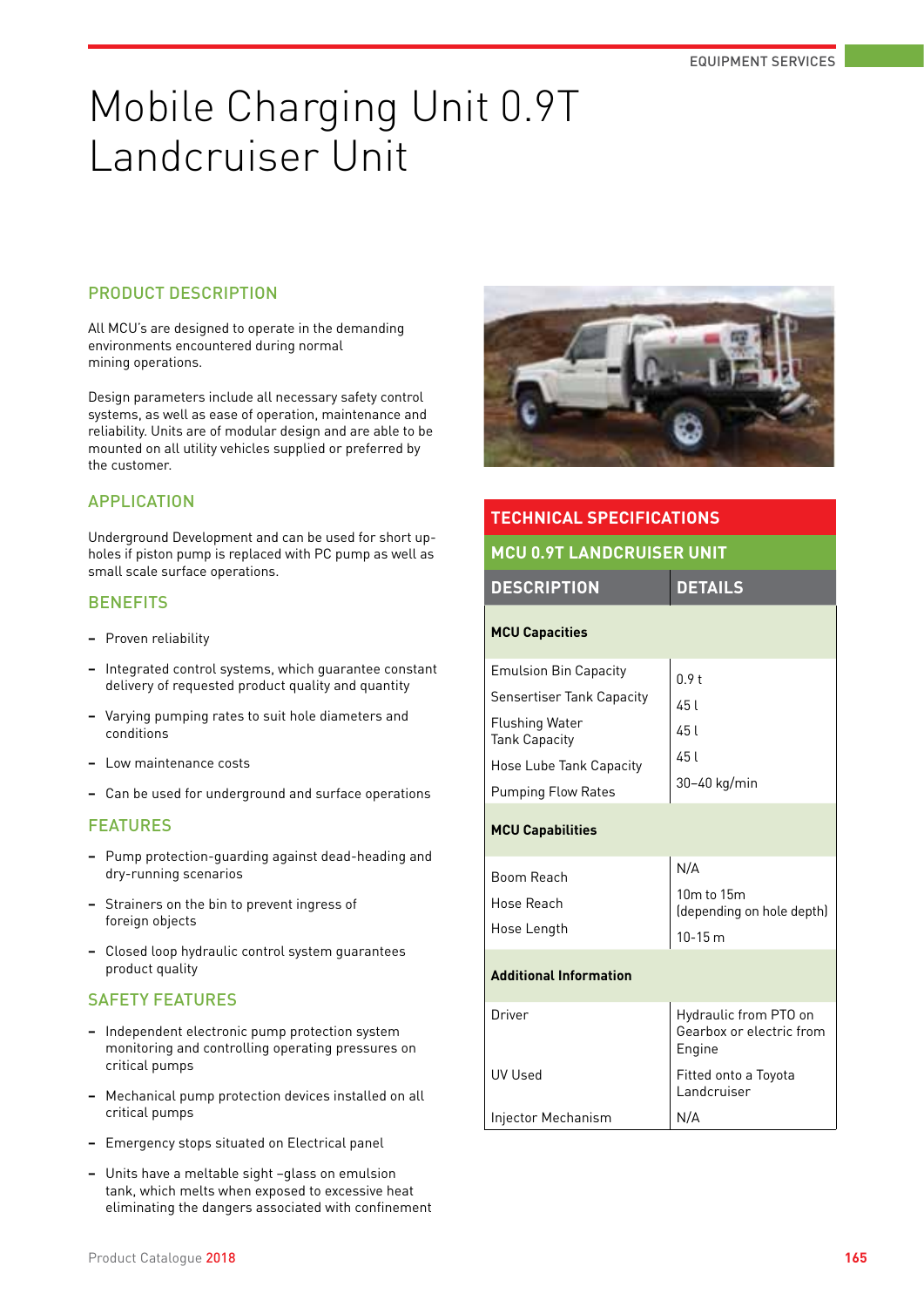# Rapid Re-loading System

To enhance the AEL offering, use is made of a rapid re-loading system whereby tankers of prill and emulsion are parked at strategically sited re-loading bays between the storage silos and the bench. MPU's requiring refilling make use of either the prill tanker, the emulsion tanker or both to refill and hence reduce the turnaround time of the MPU returning to the bench for further charging.



AEL pioneered the RRS (Rapid Reloading System) which was designed and approved locally for the benefit of the industry at large. The RRS is now widely used across South Africa in various operations and effectively reduces the loading cycle time and enables enhanced on-bench efficiency in a safe, responsible manner. This innovation allows for maximum uptime of MPU's on the bench by reducing the need for them to go off bench to a remote, static reload area.

The dual tanker design and patent resides with AEL and its service provider. This innovative idea allows for both products to be transported simultaneously in order to improve economics, orders management, and aids production by reducing offloading times. The tanker has the ability to carry 20 tonnes of emulsion and 10 tonnes of prill in a single load. The design and implementation of the Dual Tanker has been approved by the CIE and is currently servicing the Witbank coal market.



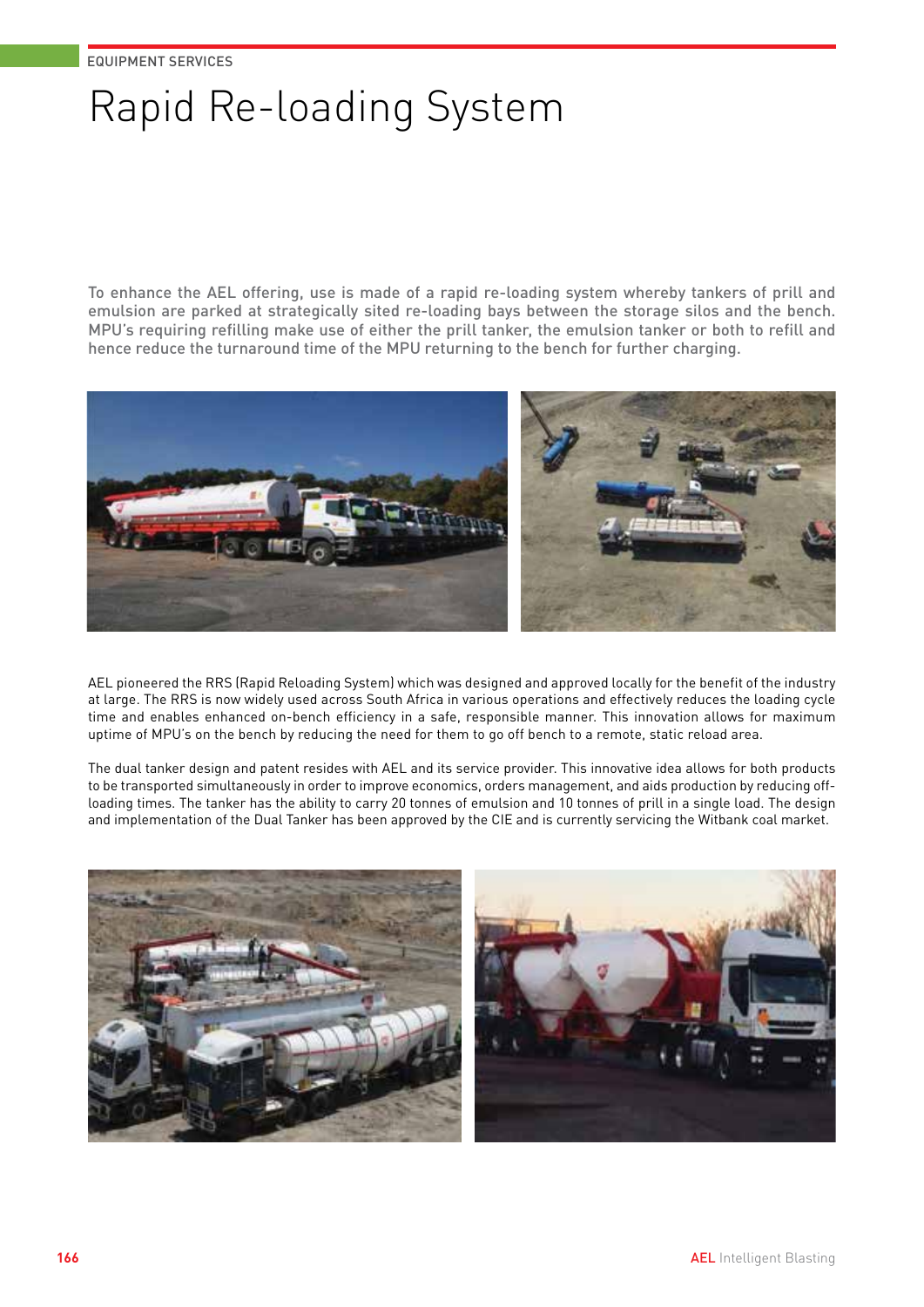## Portable Charging Units



AEL provides the portable charging units (PCU's) for charging in narrow reef mining environments as well as development and shaft sinking for small shaft applications. The pumps have been specifically designed to pump the UG100 and UG200 non-sticky series of AEL's bulk explosives products in conjunction with a sensitiser in stoping and development blast holes.

The PCU's are robust and reliable and designed to operate in the demanding environments usually encountered in underground mining operations.

Three different pumps are available for standard and low compressed air pressure as well as hydropower.

### **BENEFITS**

- **−** Robust and reliable
- **−** Allows the delivery of emulsion explosives in a narrow reef development and shaft sinking environment
- **−** Suitable for delivery of emulsion explosives in holes up to 5 m in length of any inclination (Eliminating the necessity to use packaged explosives)
- **−** No longer a requirement for a primer in short blast-holes (<2 m in length) with a diameter of 32 mm
- **−** Product in hose is non-detonable
- **−** Flexible hose/lance for use in confined spaces (optional)

### FEATURES

- **−** Hydropower and pneumatically driven pumps
- **−** Removable cover for ease of maintenance
- **−** Fixed ratio of emulsion to sensitiser creating constant delivery of requested quality/quantity
- **−** Flexible hose/lance for use in confined spaces (5, 10 and 15 m lengths depending on pump selection)
- **−** Metering system providing the delivery of a fixed mass per hole
- **−** Easy to use and maintain. Equipment maintained in-situ

### HOSE AND MIXER CONFIGURATION

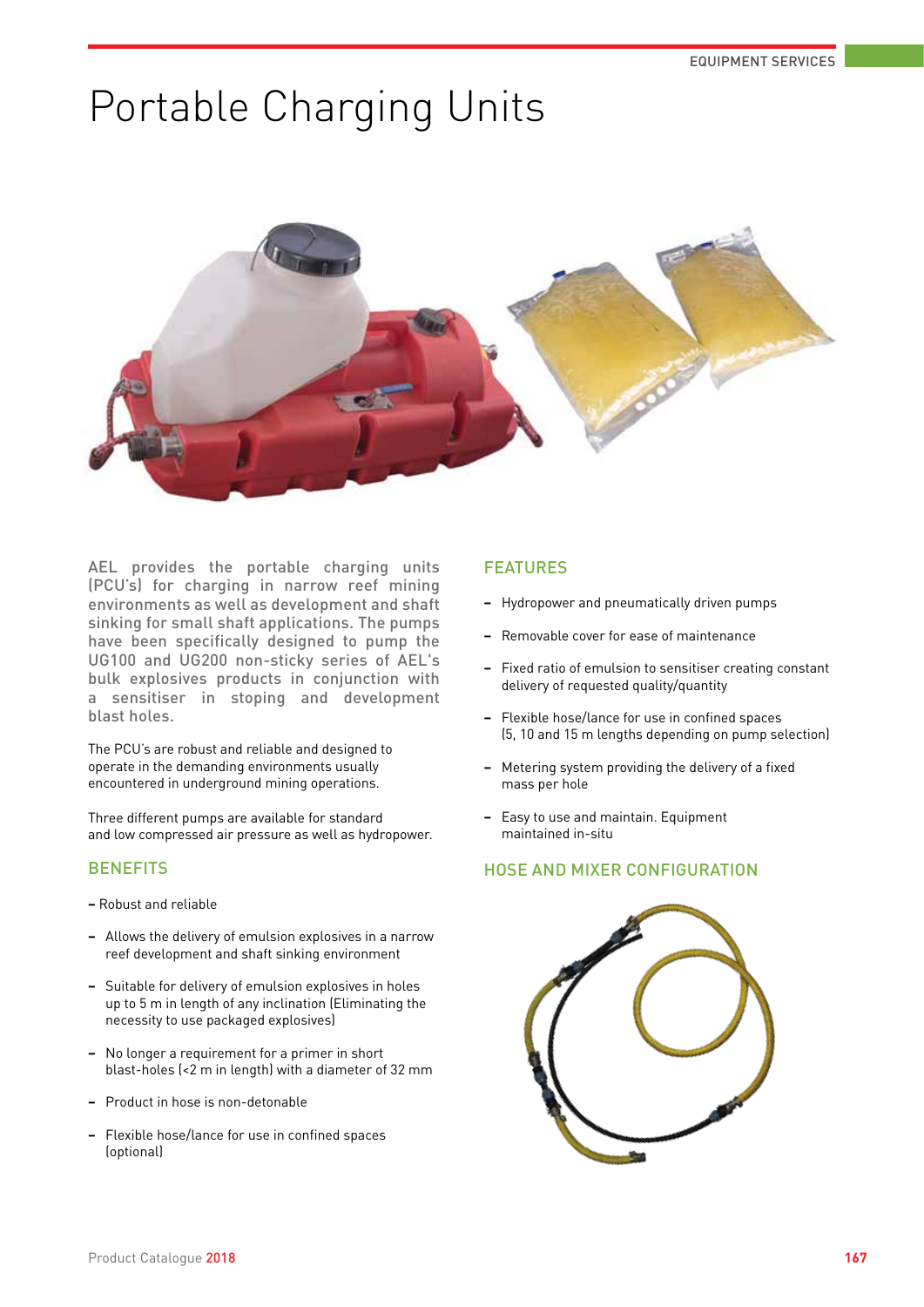## PCU010 PNEUMATIC HIGH PRESSURE

### PRODUCT DESCRIPTION

AEL provides the portable charging unit for charging in narrow reef mining environments and development ends. The pump has been specifically designed to deliver the UG100 and UG200 non-sticky range of AEL's bulk explosives products in conjunction with a sensitiser in stoping and development. Bulk emulsions are bagged in 25 kg polywoven bags, containing 2 x 12.5 kg bags for easier handling.

### APPLICATION

The PCU010 (pneumatic High pressure) is a robust and reliable portable charging unit designed to specifically work in narrow working places where heavy equipment is difficult to manage. The pump is available for low compressed air pressure environments as found in typical narrow reef stopes.

### **BENEFITS**

- − Portable
- − Robust and reliable
- − Allows the application of emulsion explosives in narrow reef and development environments
- − Suitable for the application of emulsion explosives in short and small diameter holes in narrow reef stoping (Eliminating the necessity to use package explosives)
- − Sensitised pumped emulsion is cap sensitive
- − Gassed pumped emulsion only becomes an explosive once it has been pumped into the blast-hole

### BENEFITS OF MIXER CONFIGURATION

- **−** Better mixing
- **−** Better sensitisation quality
- **−** Less variances in sensitised product
- **−** Improved blast performance
- **−** Ability to use a variety of AEL qualified gassing solutions
- **−** Longer shelf life
- **−** Increased emulsion sensitivity

**Caution:\*** Changing the configuration as laid out, will impact on sensitisation quality, sensitivity in the blasthole and emulsion blast performance



### HOSE AND MIXER CONFIGURATION



### FEATURES

- **−** Pneumatic driven pump
- **−** Easy to use and maintain
- **−** Fixed ratio of emulsion to sensitiser creates a constant delivery of the required quality/quantity
- **−** Flexible hose/lance configuration for use in confined spaces
- **−** Fixed delivery mass

### SAFETY FEATURES

- **−** 40 bar bursting disc
- **−** Pump is fully contained within an enclosed case

### **TECHNICAL SPECIFICATIONS PCU010 (PNEUMATIC HIGH PRESSURE)**

| <b>DESCRIPTION</b>                                  | <b>DETAILS</b>  |
|-----------------------------------------------------|-----------------|
| Dry Weight                                          | 44 kg           |
| <b>Emulsion Tank Capacity</b>                       | 18 kg           |
| Sensitiser Tank Capacity                            | 21              |
| <b>Flow Rate</b>                                    | $14-17$ kg/min  |
| <b>Pumping Distance</b>                             | 5 <sub>m</sub>  |
| Compressed Air<br>Requirement<br>(where applicable) | 5 bar (nominal) |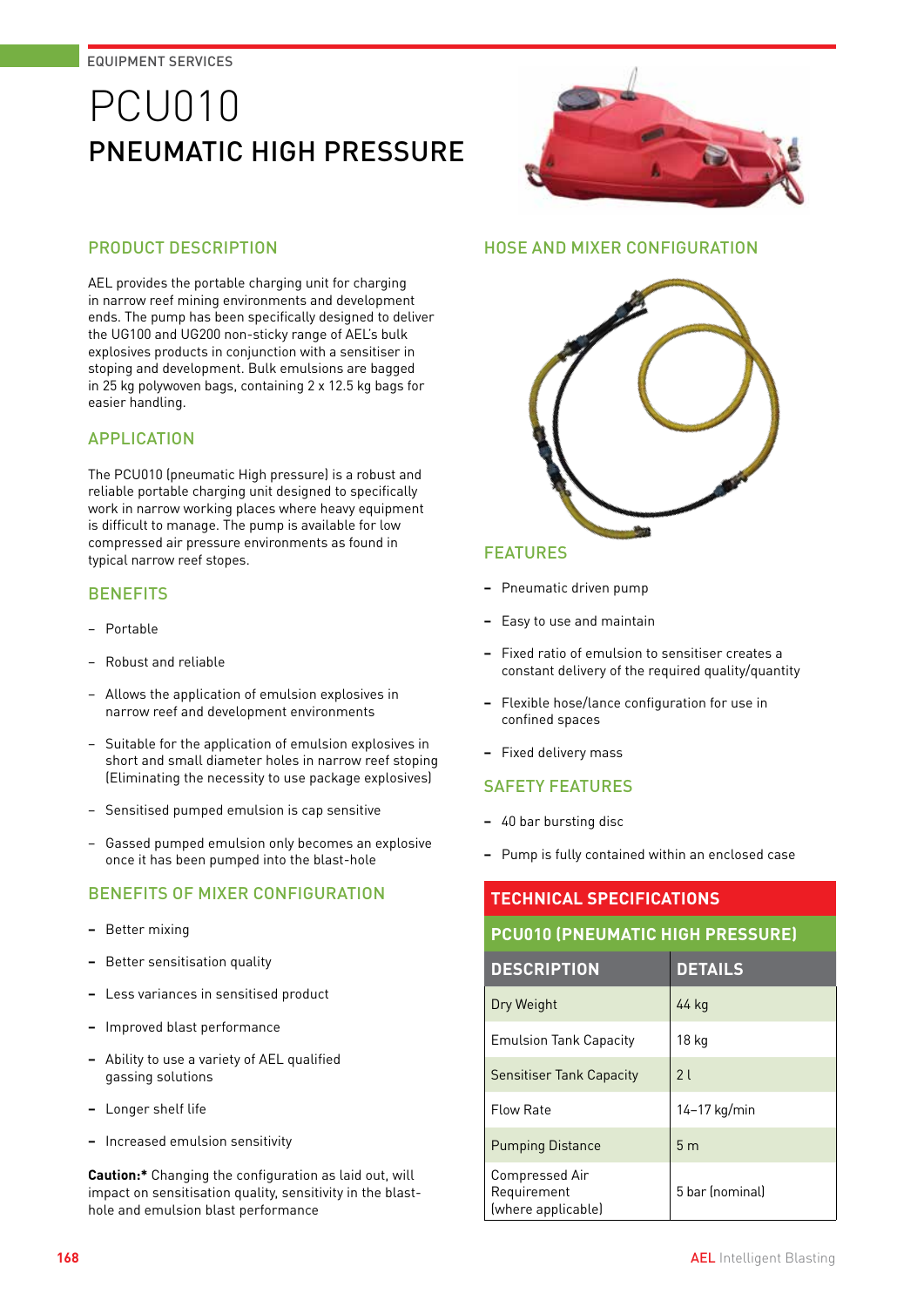### PCU010 PNFUMATIC LOW PRESSURE



### PRODUCT DESCRIPTION

AEL provides the portable charging unit for charging in narrow reef mining environments and development ends. The pump has been specifically designed to deliver the UG100 and UG200 non-sticky range of AEL's bulk explosives products in conjunction with a sensitiser in stoping and development. Bulk emulsions are bagged in 25 kg polywoven bags, containing 2 x 12.5 kg bags for easier handling.

### APPLICATION

The PCU010 (pneumatic low pressure) is a robust and reliable portable charging unit designed to specifically work in narrow working places where heavy equipment is difficult to manage. The pump is available for low compressed air pressure environments as found in typical narrow reef stopes.

#### **BENEFITS**

- **−** Portable
- **−** Robust and reliable
- **−** Allows the application of emulsion explosives in narrow reef and development environments
- **−** Suitable for the application of emulsion explosives in short and small diameter holes in narrow reef stoping (Eliminating the necessity to use package explosives)
- **−** Sensitized pumped emulsion is cap sensitive
- **−** Gassed pumped emulsion only becomes an explosive once it has been pumped into the blast hole

### BENEFITS OF MIXER CONFIGURATION

- **−** Better mixing
- **−** Better sensitisation quality
- **−** Less variances in sensitised product
- **−** Improved blast performance
- **−** Ability to use a variety of AEL qualified gassing solutions
- **−** Longer shelf life
- **−** Increased emulsion sensitivity

**Caution:\*** Changing the configuration as laid out, will impact on sensitisation quality, sensitivity in the blasthole and emulsion blast performance

### HOSE AND MIXER CONFIGURATION



#### FEATURES

- **−** Pneumatic driven pump
- **−** Easy to use and maintain
- **−** Fixed ratio of emulsion to sensitiser creates a constant delivery of the required quality/quantity
- **−** Flexible hose/lance configuration for use in confined spaces
- **−** Fixed delivery mass

#### SAFETY FEATURES

- **−** 40 bar bursting disc
- **−** Pump is fully contained within an enclosed case

### **TECHNICAL SPECIFICATIONS**

### **PCU010 (PNEUMATIC LOW PRESSURE)**

| <b>DESCRIPTION</b>                                  | <b>DETAILS</b>  |
|-----------------------------------------------------|-----------------|
| Dry Weight                                          | 44 kg           |
| <b>Emulsion Tank Capacity</b>                       | 18 kg           |
| <b>Sensitiser Tank Capacity</b>                     | 21              |
| Flow Rate                                           | $14-17$ kg/min  |
| <b>Pumping Distance</b>                             | 5 <sub>m</sub>  |
| Compressed Air<br>Requirement<br>(where applicable) | 4 bar (nominal) |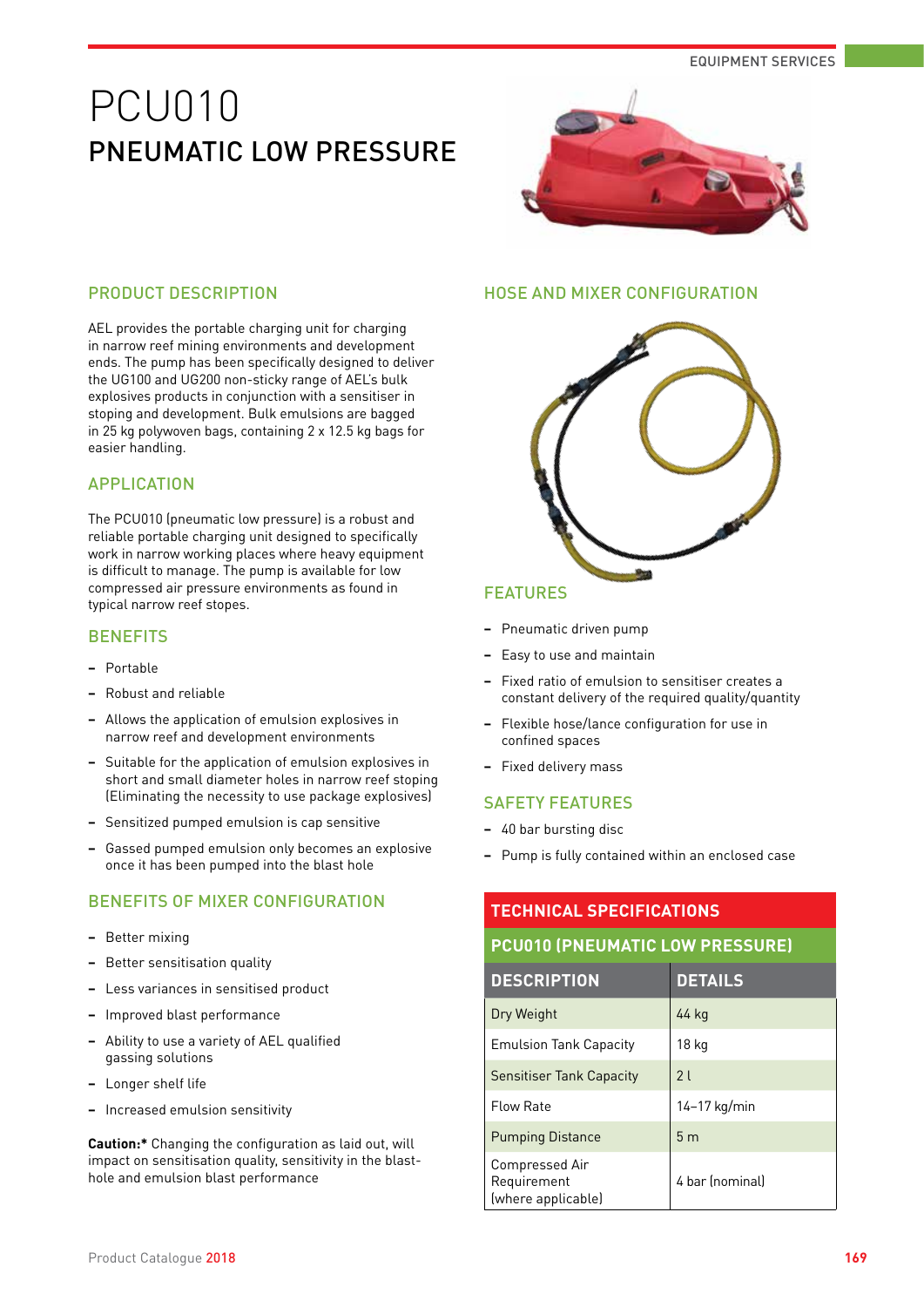## PCU010 HYDRO



### PRODUCT DESCRIPTION

AEL provides the portable charging unit for charging in narrow reef mining environments and development ends. The pump has been specifically designed to deliver the UG100 and UG200 non-sticky series of AEL's bulk explosives products in conjunction with a sensitiser in stoping and development. Bulk emulsions are bagged in 25 kg polywoven bags, containing 2 x 12.5 kg bags for easier handling.

### APPLICATION

The PCU010 (Hydro) is a robust and reliable portable charging unit designed to specifically work in narrow working places where heavy equipment is difficult to manage. The pump is Hydro driven applicable to narrow reef stopes and development ends where Hydro Power is utilized.

### **BENEFITS**

- **−** Portable
- **−** Robust and reliable
- **−** Allows the application of emulsion explosives in narrow reef and development environments
- **−** Suitable for the application of emulsion explosives in short and small diameter holes in narrow reef stoping (Eliminating the necessity to use package explosives)
- **−** Sensitised pumped emulsion is cap sensitive
- **−** Gassed pumped emulsion only becomes an explosive once it has been pumped into the blast-hole

### BENEFITS OF MIXER CONFIGURATION

- **−** Better mixing
- **−** Better sensitisation quality
- **−** Less variances in sensitised product
- **−** Improved blast performance
- **−** Ability to use a variety of AEL qualified gassing solutions
- **−** Longer shelf life
- **−** Increased emulsion sensitivity

**Caution:\*** Changing the configuration as laid out, will impact on sensitisation quality, sensitivity in the blasthole and emulsion blast performance

### HOSE AND MIXER CONFIGURATION



### FEATURES

- **−** Hydro Power
- **−** Easy to operate
- **−** Fixed ratio of emulsion to sensitiser creates a constant delivery of the required quality/quantity
- **−** Flexible hose/lance configuration for use in confined spaces
- **−** Fixed delivery mass

### SAFETY FEATURES

- **−** 40 bar bursting disc
- **−** Pump is fully contained within an enclosed case

### **TECHNICAL SPECIFICATIONS PCU010 (HYDRO) DESCRIPTION DETAILS** Dry Weight 20 2 2 kg Emulsion Tank Capacity | 18 kg Sensitiser Tank Capacity | 2 l

Flow Rate 14 to 17 kg/min Pumping Distance | 5 m-10 m Hydro Power Requirement (where applicable) 16 Mpa (nominal) 14 to 18 Mpa Operating range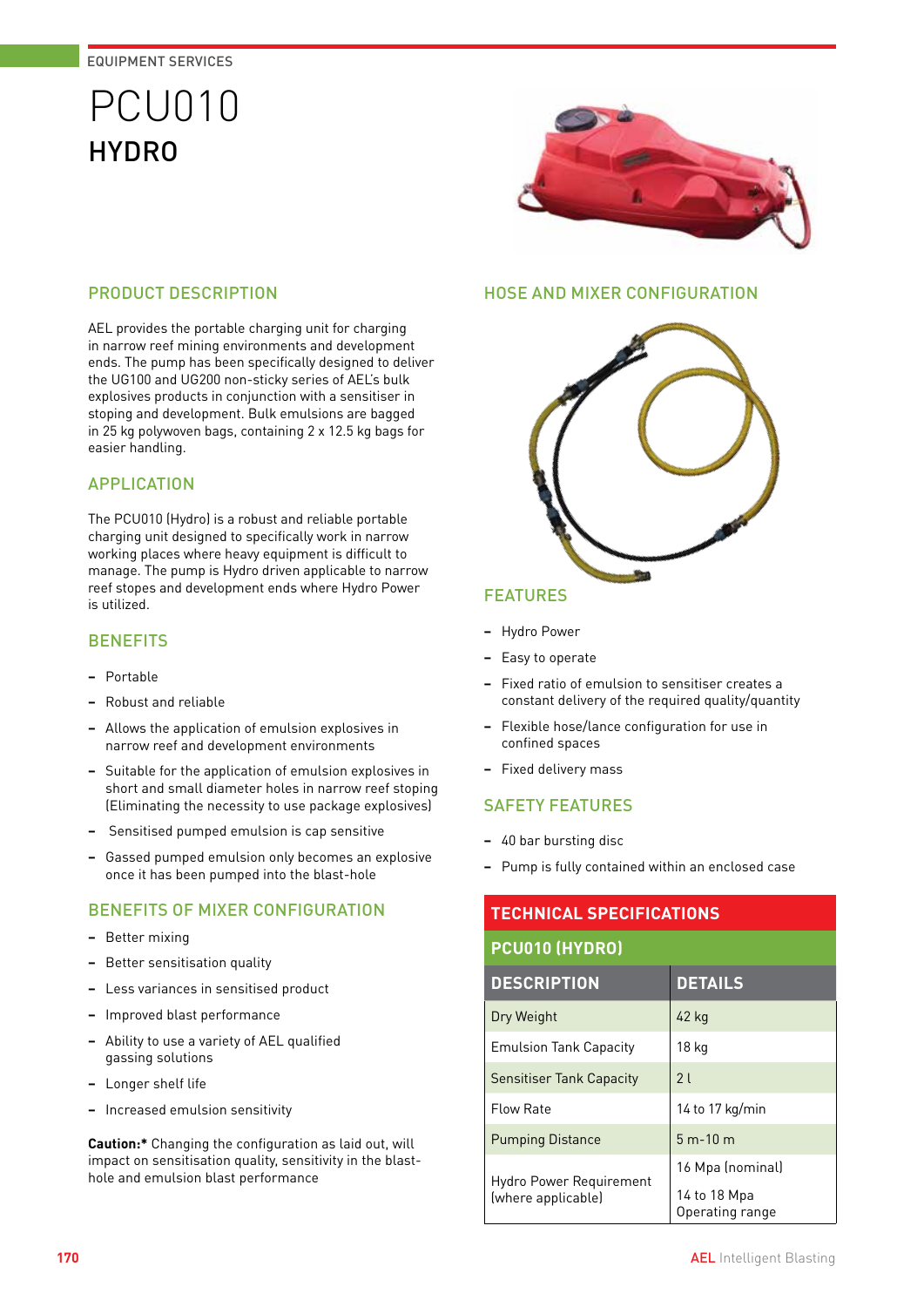## PCU011 PNEUMATIC



### PRODUCT DESCRIPTION

AEL provides the portable lightweight charging unit for charging in narrow reef mining environments and development ends. The pump has been specifically designed to deliver the UG100 and UG200 non-sticky series of AEL's bulk explosives products in conjunction with a sensitiser in stoping and development. Bulk emulsions are bagged in 25 kg polywoven bags, containing 2 x 12.5 kg bags for easier handling.

### APPLICATION

The PCU011 pneumatic pump is a robust and reliable portable charging unit designed to specifically work in narrow working places where heavy equipment is difficult to manage. The PCU011 can be operated with air pressures as low as 2.5 Bar.

### **BENEFITS**

- **−** Portable
- **−** Robust and reliable
- **−** Allows the application of emulsion explosives in narrow reef environments
- **−** Suitable for the application of emulsion explosives in short and small diameter holes in narrow reef stoping (Eliminating the necessity to use package explosives)
- **−** Sensitised pumped emulsion is cap sensitive
- **−** Gassed pumped emulsion only becomes an explosive once it has been pumped into the blast-hole

### BENEFITS OF MIXER CONFIGURATION

- **−** Better mixing
- **−** Better sensitisation quality
- **−** Less variances in sensitised product
- **−** Improved blast performance
- **−** Ability to use a variety of AEL qualified gassing solutions
- **−** Longer shelf life
- **−** Increased emulsion sensitivity

**Caution:\*** Changing the configuration as laid out, will impact on sensitisation quality, sensitivity in the blasthole and emulsion blast performance

### HOSE AND MIXER CONFIGURATION



### FEATURES

- **−** Pneumatic driven pump
- **−** Easy to use and maintain
- **−** Fixed ratio of emulsion to sensitiser creates a constant delivery of the required quality/quantity
- **−** Flexible hose/lance configuration for use in confined spaces
- **−** Fixed delivery mass

- **−** 40 bar bursting disc
- **−** Pump is fully contained within an enclosed case

| <b>TECHNICAL SPECIFICATIONS</b>                     |                 |
|-----------------------------------------------------|-----------------|
| <b>PCU011 (PNEUMATIC)</b>                           |                 |
| <b>DESCRIPTION</b>                                  | <b>DETAILS</b>  |
| Dry Weight                                          | $22$ kg         |
| <b>Emulsion Tank Capacity</b>                       | 14 kg           |
| <b>Sensitiser Tank Capacity</b>                     | 1 <sup>1</sup>  |
| Flow Rate                                           | $10-15$ kg/min  |
| <b>Pumping Distance</b>                             | 5 <sub>m</sub>  |
| Compressed Air<br>Requirement<br>(where applicable) | 3 bar (nominal) |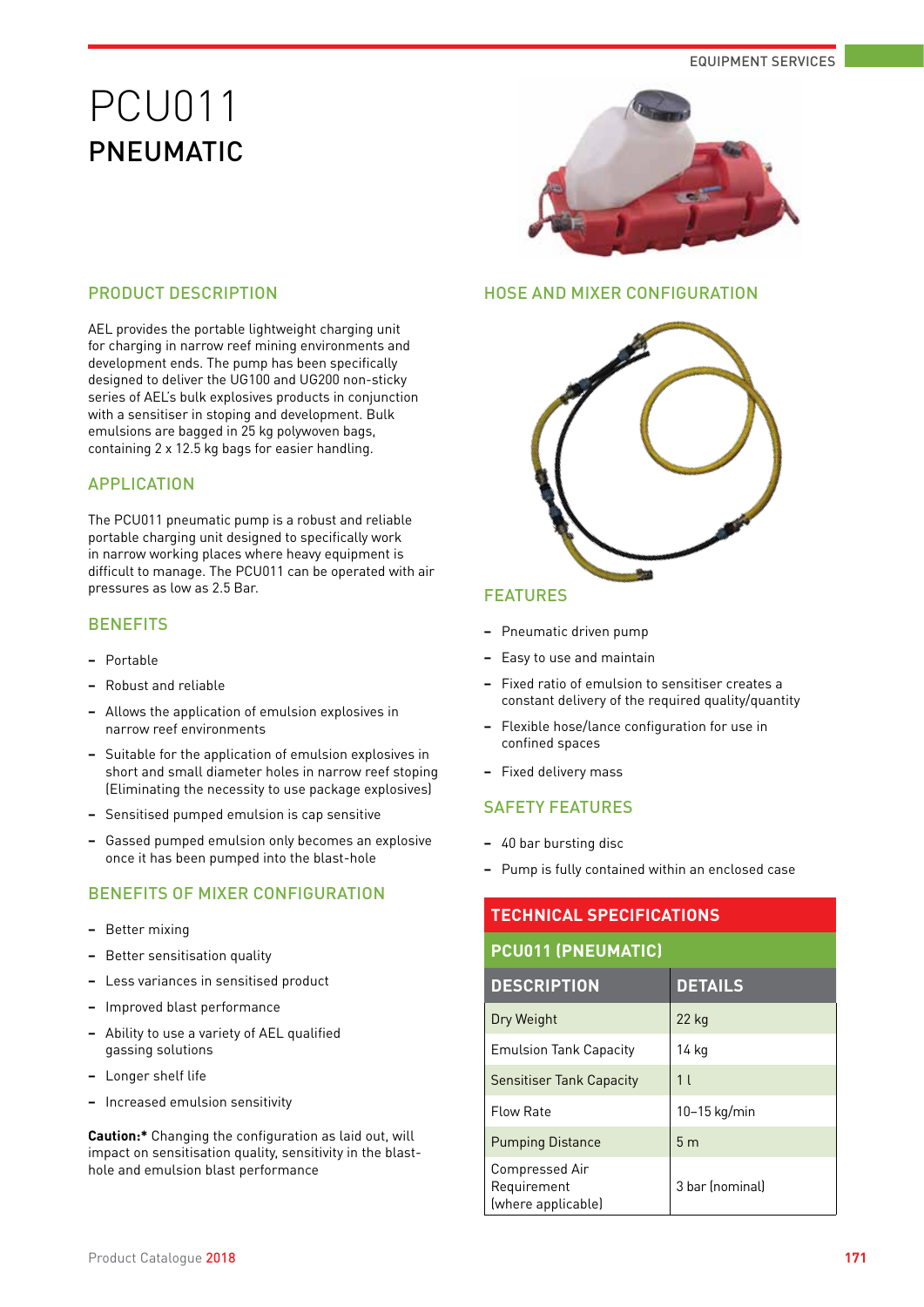## PCU011 **HYDRO**

### PRODUCT DESCRIPTION

AEL provides the portable charging unit for charging in narrow reef mining environments and development ends. The pump has been specifically designed to deliver the UG100 and UG200 non-sticky range of AEL's bulk explosives products in conjunction with a sensitiser in stoping and development. Bulk emulsions are bagged in 25 kg polywoven bags, containing 2 x 12.5 kg bags for easier handling.

### APPLICATION

The PCU011 (Hydro) is a lightweight robust and reliable portable charging unit designed to specifically work in narrow working places where heavy equipment is difficult to manage. The pump is Hydro powered, applicable to narrow reef stopes where Hydro Power is utilised.

### **BENEFITS**

- **−** Portable
- **−** Robust and reliable
- **−** Allows the application of emulsion explosives in narrow reef environments
- **−** Suitable for the application of emulsion explosives in short and small diameter holes in narrow reef stoping (Eliminating the necessity to use package explosives)
- **−** Sensitised pumped emulsion is cap sensitive
- **−** Gassed pumped emulsion only becomes an explosive once it has been pumped into the blast-hole

### BENEFITS OF MIXER CONFIGURATION

- **−** Better mixing
- **−** Better sensitisation quality
- **−** Less variances in sensitised product
- **−** Improved blast performance
- **−** Ability to use a variety of AEL qualified gassing solutions
- **−** Longer shelf life
- **−** Increased emulsion sensitivity

**Caution:\*** Changing the configuration as laid out, will impact on sensitisation quality, sensitivity in the blasthole and emulsion blast performance



### HOSE AND MIXER CONFIGURATION



### FEATURES

- **−** Hydro Power
- **−** Easy to operate
- **−** Fixed ratio of emulsion to sensitiser creates a constant delivery of the required quality/quantity
- **−** Flexible hose/lance configuration for use in confined spaces
- **−** Fixed delivery mass

### SAFETY FEATURES

- **−** 40 bar bursting disc
- **−** Pump is fully contained within an enclosed case

### **TECHNICAL SPECIFICATIONS**

#### **PCU011 (HYDRO)**

| <b>DESCRIPTION</b>                            | <b>DETAILS</b>                  |
|-----------------------------------------------|---------------------------------|
| Dry Weight                                    | $21$ kg                         |
| <b>Emulsion Tank Capacity</b>                 | 14 kg                           |
| <b>Sensitiser Tank Capacity</b>               | 1 <sup>1</sup>                  |
| <b>Flow Rate</b>                              | $10-15$ kg/min                  |
| <b>Pumping Distance</b>                       | 5 <sub>m</sub>                  |
| Hydro Power Requirement<br>(where applicable) | 16 Mpa (nominal)                |
|                                               | 14 to 18 Mpa<br>Operating range |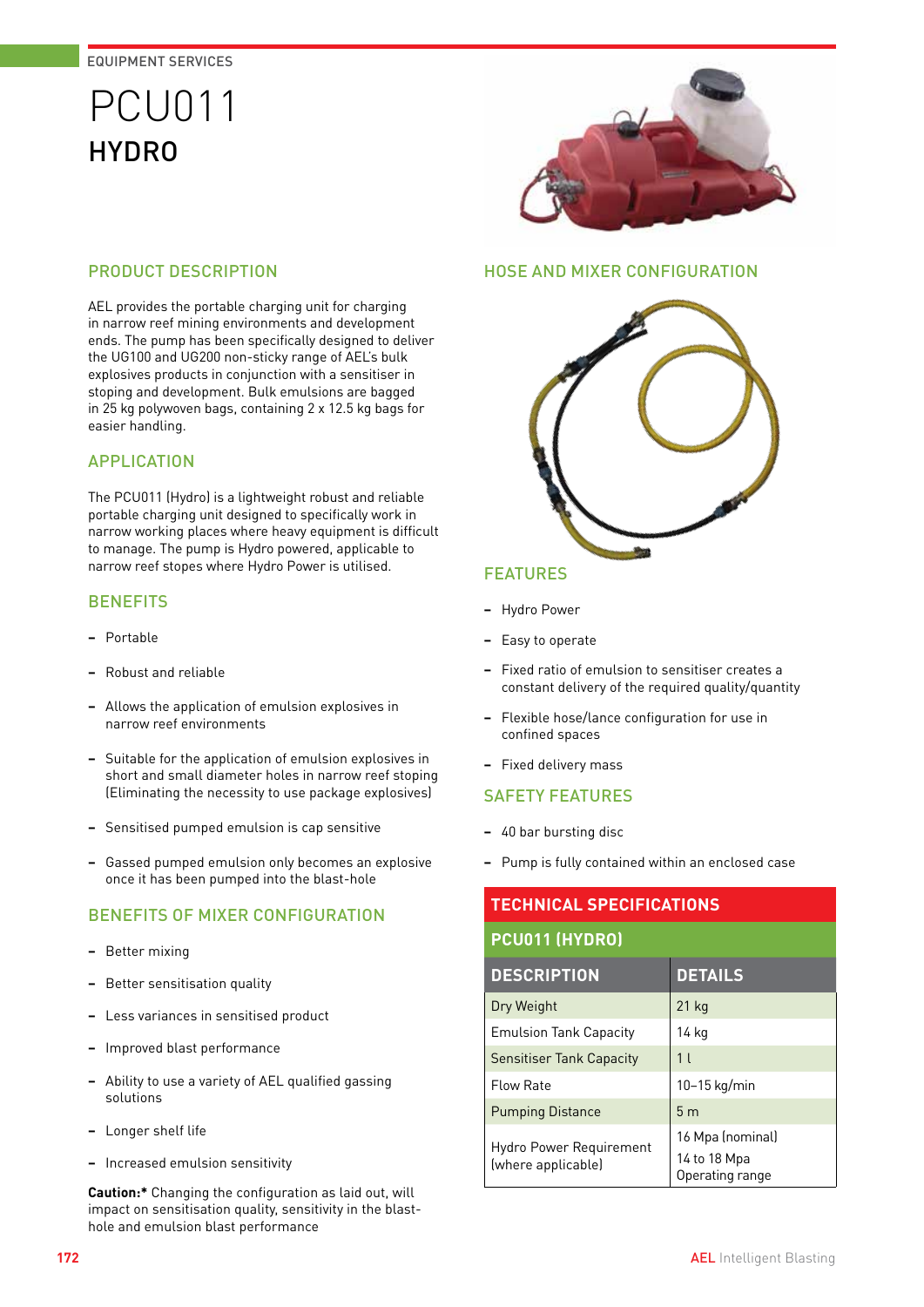## MCU SHAFT SINKING UNIT

### PRODUCT DESCRIPTION

The shaft sinking unit consists of multiple PCU pumps (without the casing) mounted under the emulsion tank.

The unit is lowered below the kibble and is placed at the shaft bottom during charging. To optimize and speed up charging unit contains multiple pumping units. While one unit is in production the other can be recharged from the main emulsion bin.

### APPLICATION

Shaft Sinking operations.

### **BENEFITS**

- **−** Proven reliability
- **−** Integrated control systems, which guarantee constant delivery of requested product quality and quantity
- **−** Low maintenance costs

### FEATURES

- **−** Strainers on the bin to prevent ingress of foreign objects
- **−** Four lances can be utilised at one time

- **−** Units have a meltable sight-glass on emulsion tank, which melts when exposed to excessive heat eliminating the dangers associated with confinement
- **−** Bursting Discs



| <b>TECHNICAL SPECIFICATIONS</b>                                                                                                                                                              |                                                                    |  |
|----------------------------------------------------------------------------------------------------------------------------------------------------------------------------------------------|--------------------------------------------------------------------|--|
| <b>MCU SHAFT SINKING UNIT</b>                                                                                                                                                                |                                                                    |  |
| <b>DESCRIPTION</b>                                                                                                                                                                           | <b>DETAILS</b>                                                     |  |
| <b>MCU capacities</b>                                                                                                                                                                        |                                                                    |  |
| <b>Emulsion Bin Capacity</b><br><b>Sensitiser Tank Capacity</b><br>Flushing Water<br><b>Tank Capacity</b><br>Hose Lube Tank Capacity<br><b>Pumping Flow Rates</b><br><b>MCU capabilities</b> | 2 <sub>t</sub><br>40 l per pump<br>N/A<br>N/A<br>18 kg/min         |  |
| <b>Boom Reach</b><br>Hose Reach<br>Hose Length                                                                                                                                               | N/A<br>5 m and 1.5 m lance<br>(1 hose per pump)<br>15 <sub>m</sub> |  |
| <b>Additional information</b>                                                                                                                                                                |                                                                    |  |
| Driver                                                                                                                                                                                       | Pneumatic (utilising<br>4 x PCU 010 pumps)                         |  |
| Approximate Empty Weight<br>Compressed Air Requirement                                                                                                                                       | 850 kg<br>5 bar (Maximum)                                          |  |
| Injector Mechanism                                                                                                                                                                           | N/A                                                                |  |